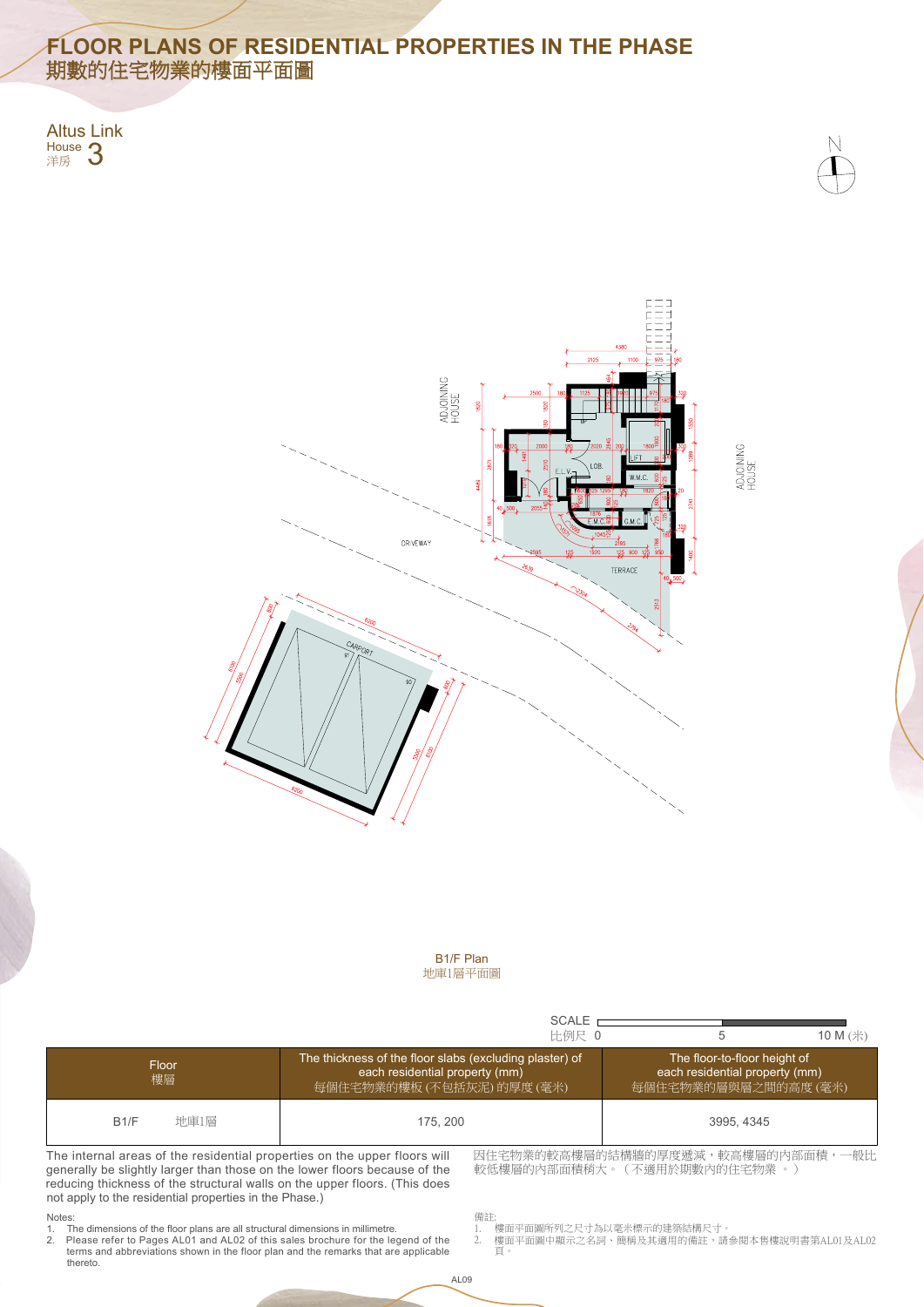因住宅物業的較高樓層的結構牆的厚度遞減,較高樓層的內部面積,一般比 較低樓層的內部面積稍大。(不適用於期數內的住宅物業 。)

#### Notes:

## **FLOOR PLANS OF RESIDENTIAL PROPERTIES IN THE PHASE** 期數的住宅物業的樓面平面圖

- 1. The dimensions of the floor plans are all structural dimensions in millimetre.
- thereto. terms and abbreviations shown in the floor plan and the remarks that are applicable

The internal areas of the residential properties on the upper floors will generally be slightly larger than those on the lower floors because of the reducing thickness of the structural walls on the upper floors. (This does not apply to the residential properties in the Phase.)

| Floor.<br>樓層 | The thickness of the floor slabs (excluding plaster) of<br>each residential property (mm)<br>每個住宅物業的樓板 (不包括灰泥) 的厚度 (毫米) | The floor-to-floor height of<br>each residential property (mm)<br>每個住宅物業的層與層之間的高度(毫米) |
|--------------|-------------------------------------------------------------------------------------------------------------------------|---------------------------------------------------------------------------------------|
| 地下<br>G/F    | 175, 275                                                                                                                | 4100, 4200, 4550                                                                      |
| 1樓<br>1/F    | 150, 175, 275                                                                                                           | 3300, 3400, 3500                                                                      |

備註:

- 1. 樓面平面圖所列之尺寸為以毫米標示的建築結構尺寸。
- 2. Please refer to Pages AL01 and AL02 of this sales brochure for the legend of the 2. 樓面平面圖中顯示之名詞丶簡稱及其適用的備註,請參閱本售樓說明書第AL01及AL02 2. 頁。



AL10